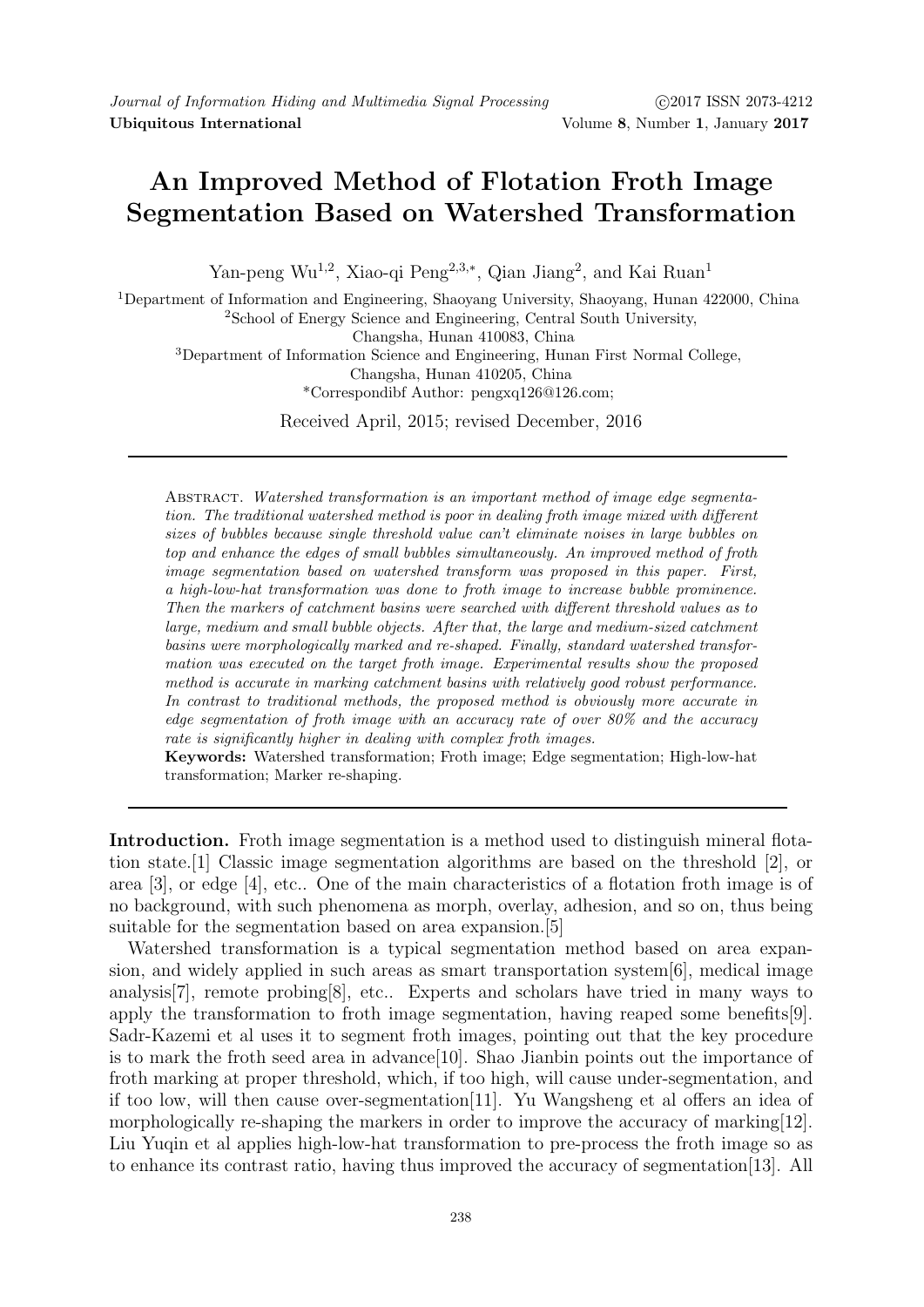the above-mentioned methods are highly dependent on the size and shape distribution of the froths, being not so good for segmenting froth images mixed with both large and small bubbles. To solve this problem, Hao Hemin et al proposes a threshold self-adjusting segmentation method, which can't fully meet the challenge yet  $[14]$ .

This paper proposes a newly improved froth image segmentation method based on watershed transformation. With good robustness, the method can be well adopted on the images mixed with both large and small bubbles.

#### 1. Froth Image Segmentation Based on Watershed Transformation.

1.1. The Basic Idea of Watershed Transformation. Watershed transformation is a mathematically morphological segmentation method on the basis of topology, which, basically, takes the image as an topological landscape put upside-down, that is to say, the grey-scale value of every pixel is taken as the altitude, and the gradient information is used to find out the linked areas. The method supposes that the smallest value in a certain area and the areas around the point form a catchment basin, which expands as the water level goes up until it reaches the watershed[15].

The typical watershed transformation is proposed by L. Vincent, including two steps — sequencing and submerging[16]. The watershed means the largest possible value of the input image, which, usually is the gradient image, i.e.,

$$
g(x,y) = grad(f(x,y)) = \sqrt{(f(x,y) - f(x-1,y))^2 + (f(x,y) - f(x,y-1))^2}
$$
 (1)

In this formula,  $f(x, y)$  stands for the original image, while grad() stands for gradient arithmetic's.

The watershed arithmetic is also an iterative marking process: first, the pixels are sequenced from low to high according to the grey value of each pixel; then, in the process of gradual submerging, the smallest value in each area is judged in the H-minimum area in the order "first in, first out", and the catchment basin is also marked.

1.2. Froth Image Segmenting Method Based on Watershed Transformation. Reverse the froth image, then every bubble becomes a catchment basin, and can be edgesegmented using watershed transformation. As the transformation is sensitive to weak edges, and due to the uneven lighting, noise, quantizing error, inner-area patterns, and so on, which, unavailingly, exist in the image, many partial minimum value will be generated, causing a quantity of tiny areas, i.e., causing over-segmentation.



Figure 1. A Froth Image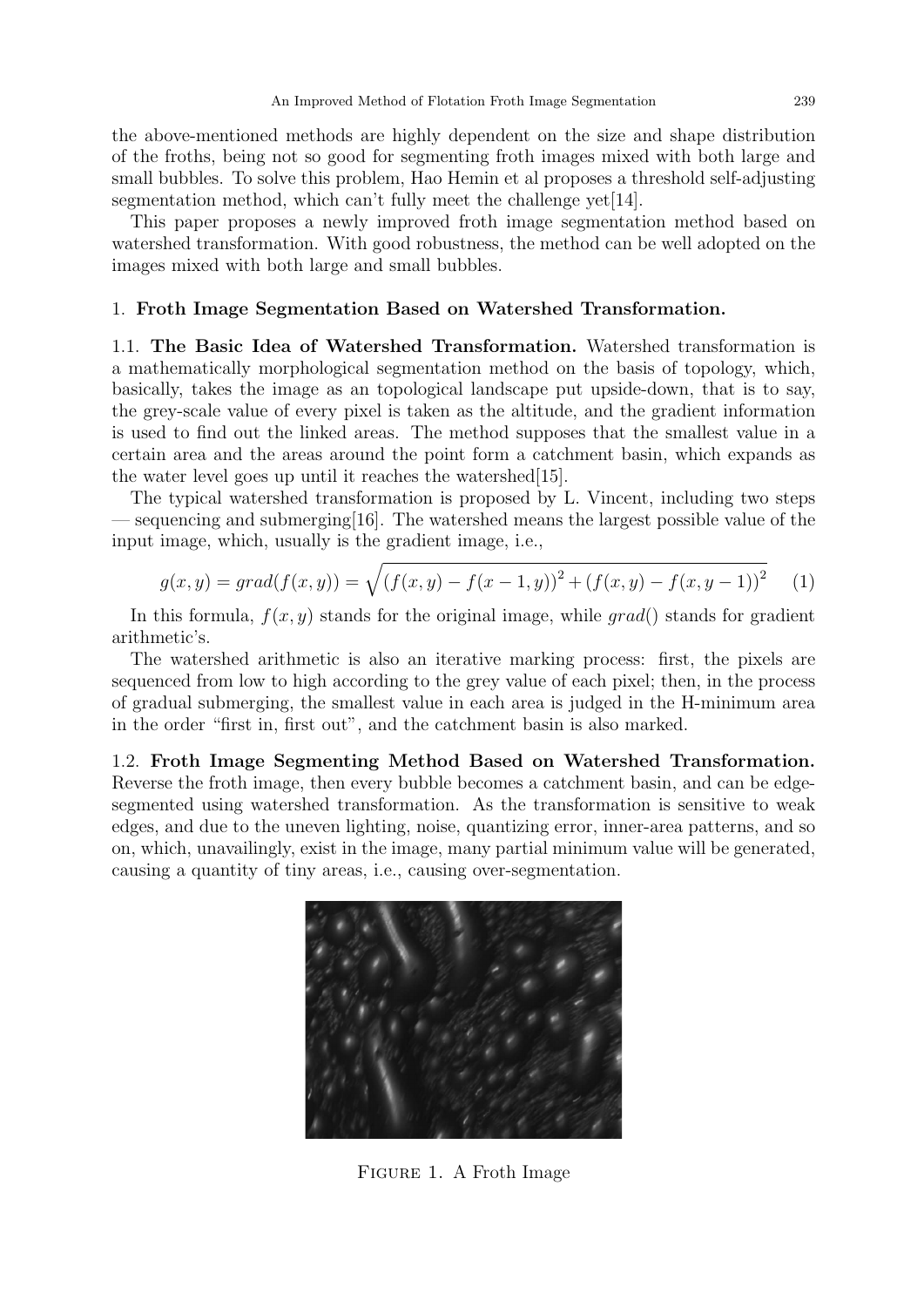

Figure 2. Froth image edge segmentation based on pure watershed transformation

Figure 1 shows a froth image, and Figure 2 shows the results of the edge-segmentation by directly using the watershed transformation. Obviously, there is a very serious problem of over-segmentation.

The basic procedure of froth image segmentation based on watershed transformation is as follows: First, to search for the catchment basin markers via the H-minimum area transformation; Then, to re-construct the catchment basin's marking morphology; At last, to conduct edge segmentation through the application of watershed transformation.

The formula of minimal morphological expansion transformation for foam image is defined as follow:

$$
g(x, y) = H \min(f(x, y), h)
$$
\n(2)

In formula(2),  $\text{Hmin}()$  represents minimal morphological expansion transformation; h represents the depth threshold, which is used to eliminating catchment basins.

1.3. The Optimization of Image Segmentation. To enhance the segmenting effect of watershed transformation, we can apply the following 3 classical segmenting and optimizing technologies besides a choice of a proper threshold of the H-minimum area.

One way is to change the gradient formula of the froth image so that the catchment basin only corresponds to a froth target in a simple way, i.e., to conduct a threshold operation on the gradient image, i.e.,

$$
g(x, y) = \max(grad(f(x, y)), \theta)
$$
\n(3)

In formula(3), grad() represents gradient transformation;  $\theta$  represents the threshold value.

The second way is to increase the contrast ratio of the froth image. According to the research by Gu Yingying et al, the part with a grey value lower than 20 is the inter-bubble shadow, and the part with a grey value bigger than 225 is the reflection of the lighing at the top of the froth  $[16]$ . Therefore, we can carry out a high-low-hat filtering morphological transformation of the forth image, making a certain proportion of data distributed at the highest strength while a certain proportion of data distributed at the lowest strength.

Set the grey value of  $a\%$  pixels is over u, the grey value of c  $\%$  pixel is below v, making the  $a\%$  of data distributed around the maximum strength e, the  $c\%$  of data distributed around the minimum strength  $k$ , then the grey value of each modified pixel should be: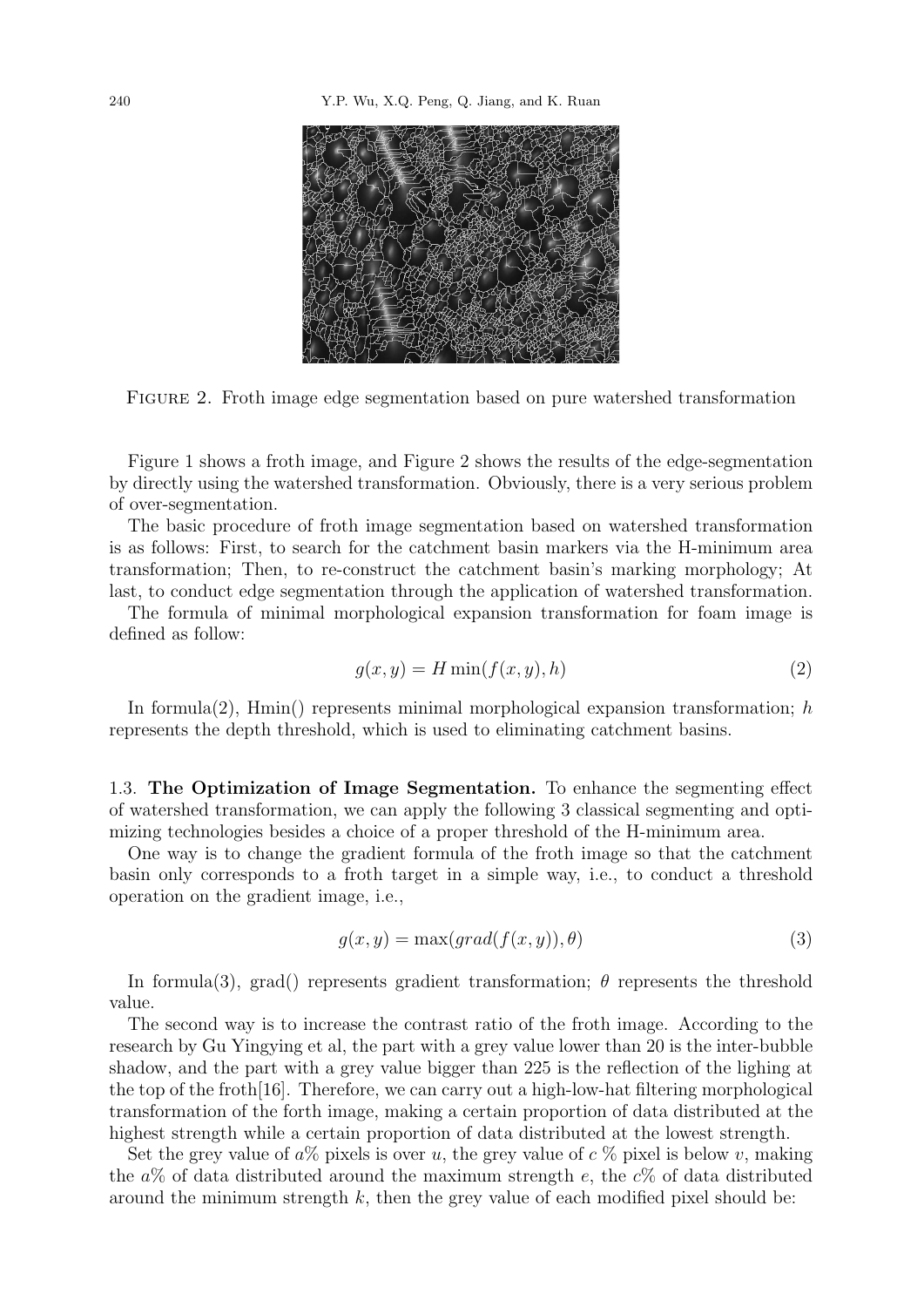$$
g(x,y) = \begin{cases} e, & f(x,y) \ge u \\ \frac{e \cdot f(x,y) + k \cdot u - e \cdot v - k \cdot f(x,y)}{u - v}, & v < f(x,y) < u \\ k, & f(x,y) \le v \end{cases}
$$
(4)

The third way is to carry out morphological operation on the catchment basin markers using a priori knowledge so as to strengthen the markers. There are usually two types of morphological operation — expansion and corrosion. The morphological corrosion can remove the inner space of the marker and reduce under-segmentation; while the morphological expansion will merge the markers nearby so as to reduce over-segmentation.

Expansion operation from structuring element B to image A refer to  $A \oplus B$ , which is defined as follows:

$$
A \oplus B = \cup \{A + b : b \in B\} \tag{5}
$$

Its equivalent equation is

$$
A \oplus B = \cup \{B + a : a \in A\} \tag{6}
$$

Corrosion operation from structuring element B to image A refer to  $A \odot B$ , which is defined as follows:

$$
A \odot B = \cap \{A = b : b \in B\} \tag{7}
$$

2. Improved Froth Image Segmenting Method Based on Watershed Transformation. The improved froth image segmentation method based on watershed transformation will properly apply the above-mentioned optimizing techniques, and search corresponding catchment basins according to different H thresholds set for froths of different sizes. Figure 1 shows a typical froth image containing bubbles of all sizes. Now it will be used to illustrate the improved froth image segmentation method based on watershed transformation.

#### Step 1. Froth Image Strengthening

The froth image is morphologically high-low-hat filtering transformed, and the lighting value is mapped into the range  $[0255]$ , making  $1\%$  of the data distributed around the gray value 255, and other 1% around the grey value 0.

#### Step 2. The H-minimum area transformation

As for the catchment basins of 3 different sizes (large, medium, and small), we can search for them respectively in the grey value's range  $[71, 255]$ ,  $[31, 255]$ , and  $[11, 255]$ , with 200, 50, 12 being the thresholds, then we get the corresponding large, medium and small catchment basins as shown in Figure 3, 4 and 5.

#### Step 3. Verification of Catchment Basin Marking

The effectiveness of the catchment basin area is verified, and we found that the effectiveness value ranges respectively from (800, 10000] for large catchment basins, (100, 800] for medium-sized ones, and (3, 100] for small ones. Then we removed the unqualified catchment basin markers.

#### Step 4. Morphological Re-shaping of the Catchment Basin's Markers

The operation is conducted in the following order:

Morphological corrosion is conducted once for the large catchment basins and 3 times for the medium ones.

Morphological expansion is conducted 3 times for the large basins and 6 times for the medium-sized ones.

Merge the three catchment basin images.

The catchment basins are marked on the merged image, with the results shown in Figure 6.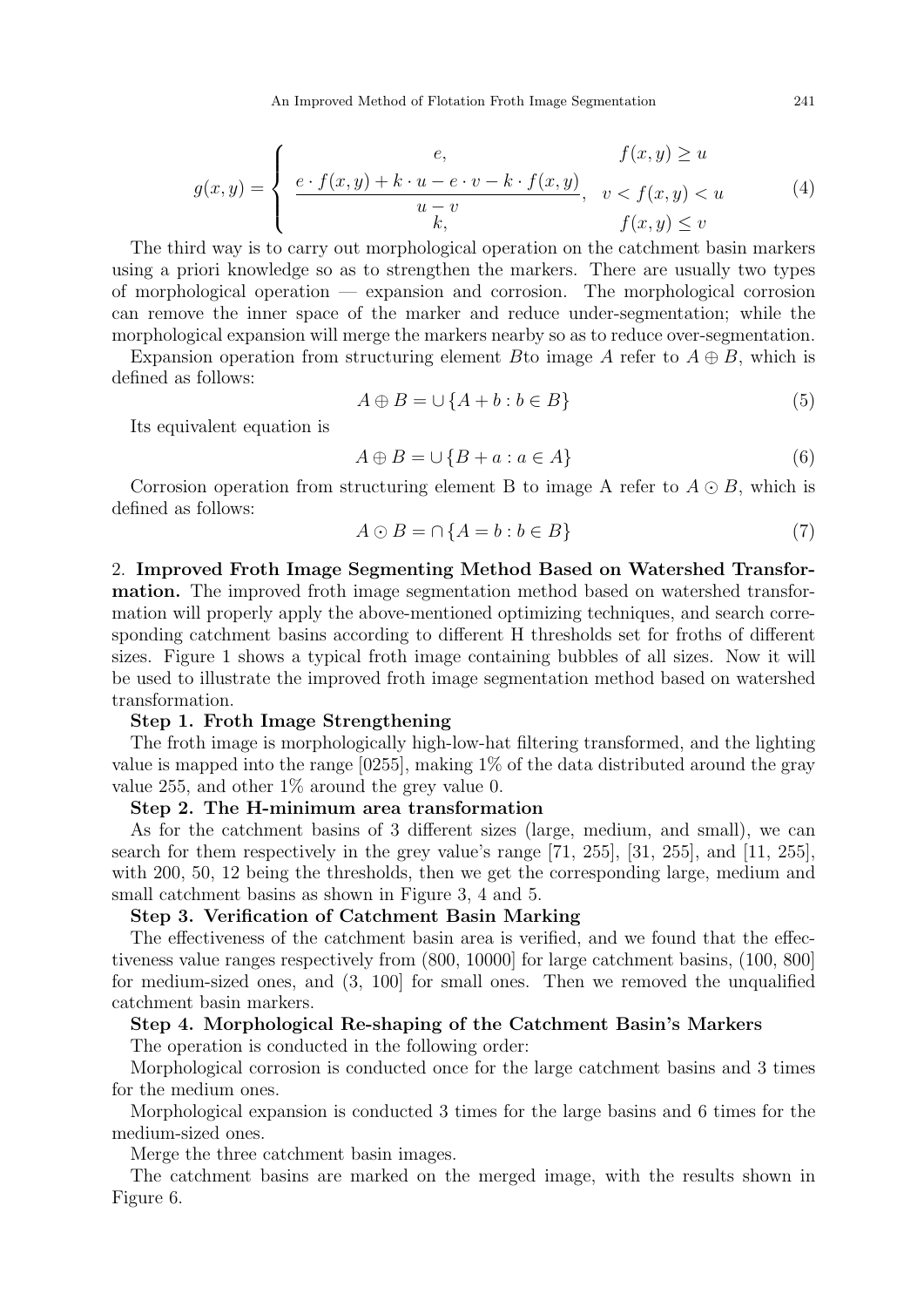

Figure 3. Large catchment basin markers



Figure 4. Medium catchment basin markers



Figure 5. Small catchment basin markers

# Step 5. Re-construction of the Froth Image

We use the catchment basin markers obtained in Step 4 to carry out morphological re-construction of the froth image, with results shown in Figure 7.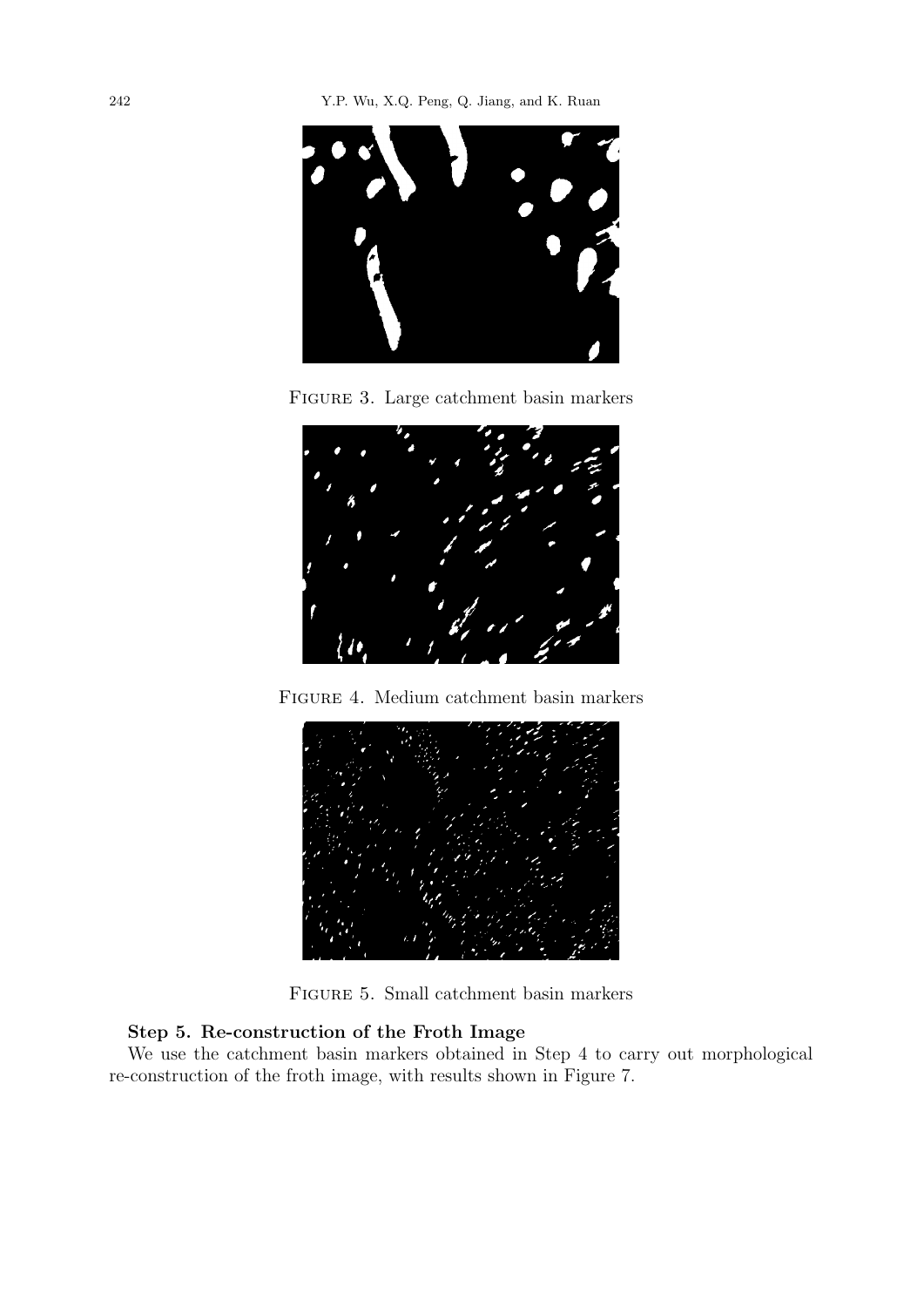

FIGURE 6. The re-shaping and merging of catchment basin markers



Figure 7. Morphological reconstruction of froth image



Figure 8. Froth images edge segmentation based on improved watershed transformation

# Step 6. Edge Segmentation of Froth Image

Reverse the froth image, then apply watershed transformation to edge-segment the froths, with results shown in Figure 8.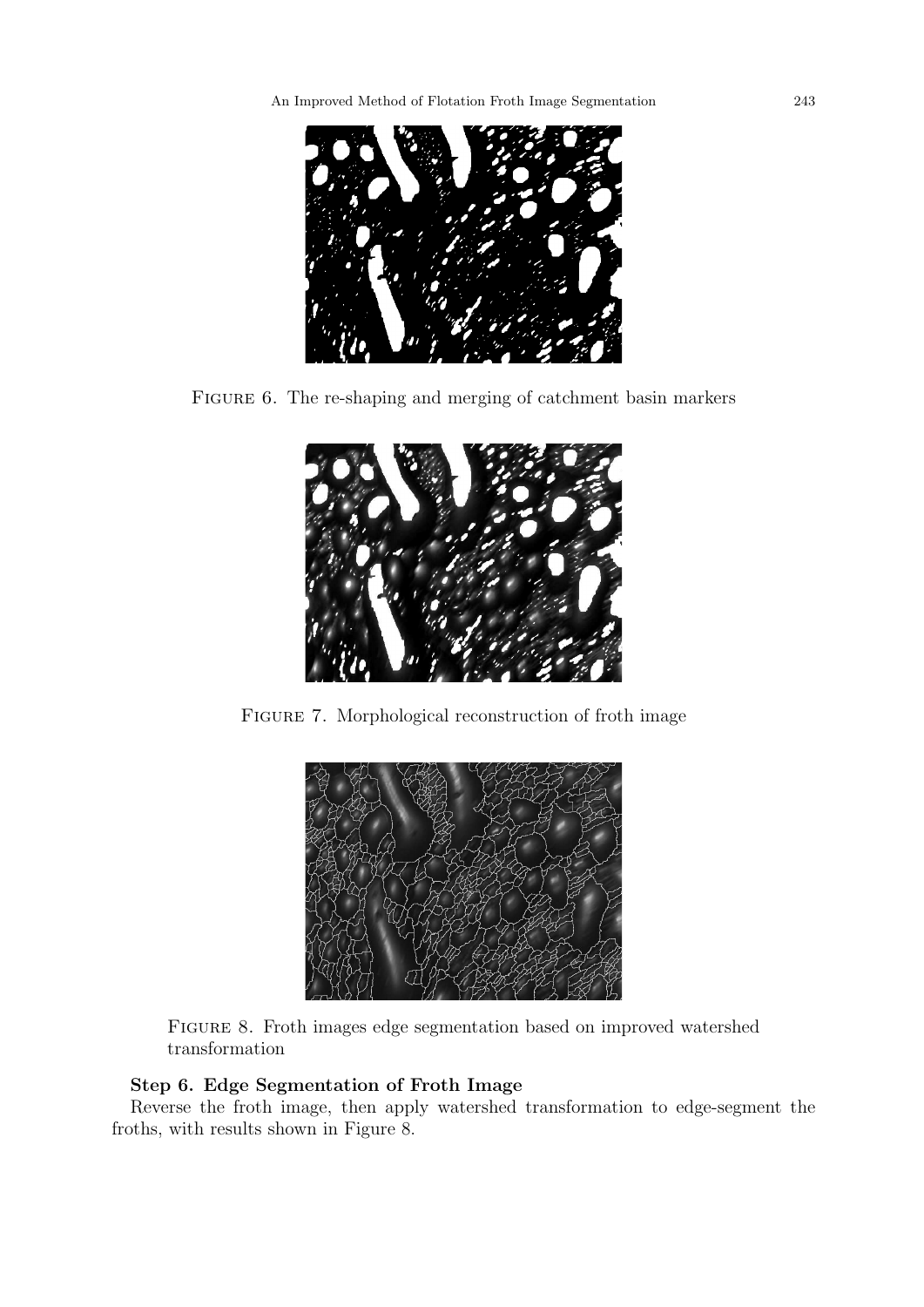### 3. Simulation and Analysis.

3.1. Segmenting Experiment for the Froth Image with Big and Small Bubbles. The authors of this paper apply the standard watershed transformation to segment the forth edges as seen in Figure 1, and experiment with various H-minimum area transforming thresholds. The threshold has a great impact on the segmenting results. As shown in Figure 9, when the threshold is comparatively low, a bubble would be divided into several bubbles, with the over-segmentation being increasingly serious especially at the top of the large bubble. As shown in Figure 10, when the threshold is going up, the oversegmentation is decreasing, but the under-segmentation is gradually increasing, finally causing a lot of under-segmentation results in the small-bubbled areas.



FIGURE 9. Over-segmentation of standard watershed transformation  $(h = 20)$ 



Figure 10. Under-segmentation of standard watershed transformation  $(h = 100)$ 

Applying the standard watershed transformation method, the froth edges of Figure 1 are segmented. The results suggest that the best effect can be achieved when the threshold of the H-minimum area is 59, as shown in Figure 11.

The froth edge in Figure 1 are segmented by applying the methods of "gradient transfor $mation + high-low-hat transformation + marker re-shaping + watershed transformation",$ and the best result is obtained when the threshold of H-minimum area is 61, as shown in Figure 12.

The segmenting effects of Figure 1 is compared with those of the above-mentioned two methods, with the results shown in Table 1.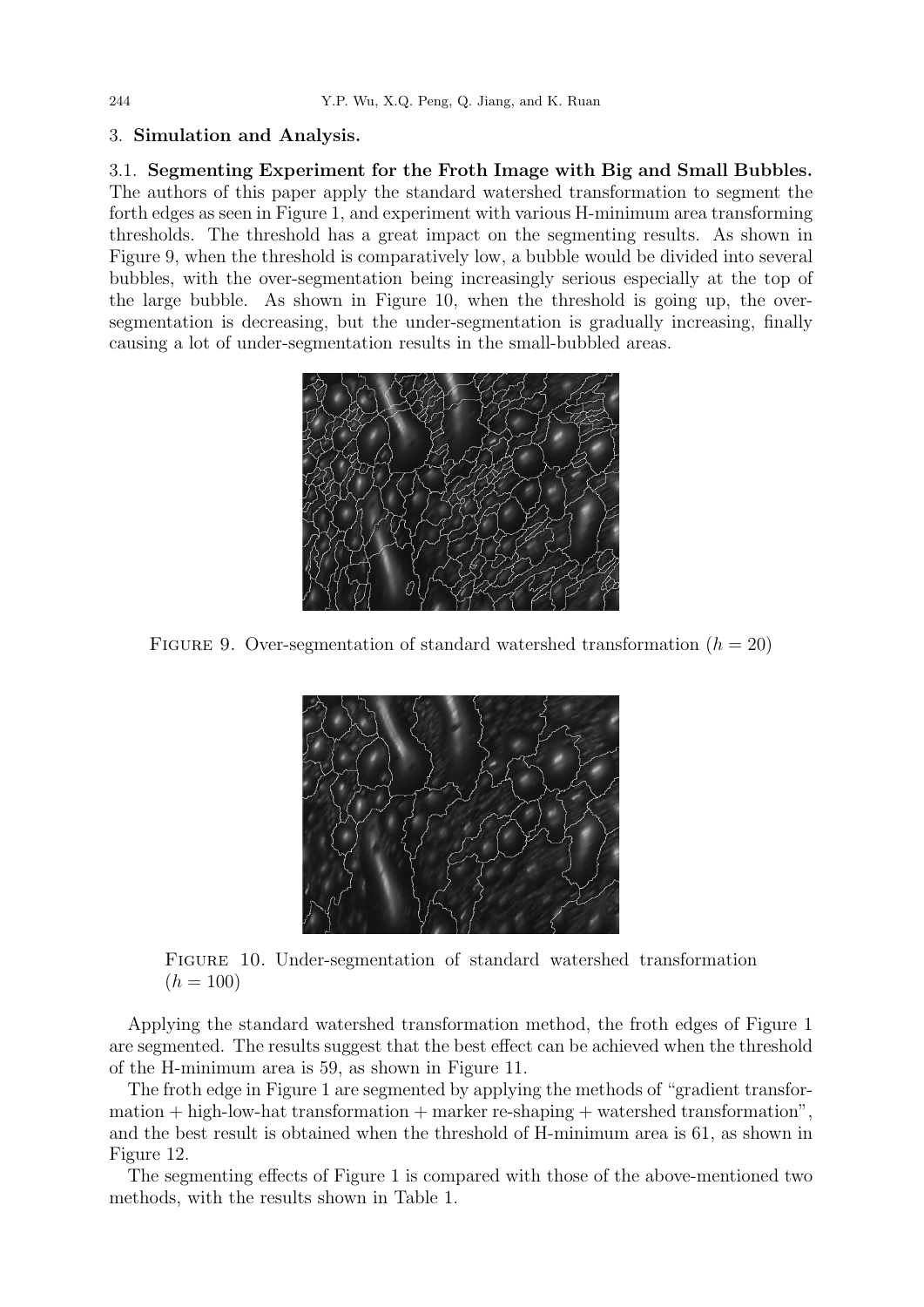

FIGURE 11. Best segmentation of standard watershed transformation( $h = 59$ )



Figure 12. Best segmentation of comprehensive watershed transformation  $(h = 61)$ 

TABLE 1. Comparison of the best results of different froth image segmentation methods based on watershed transformation.

|                                              | Over-segmented<br>area | Under-segmented<br>area | Accurately<br>segmented<br>area | The number<br>of segments |
|----------------------------------------------|------------------------|-------------------------|---------------------------------|---------------------------|
| Standard watershed<br>transformation         | $9.4\%$                | 41.5%                   | 49.1%                           | 65                        |
| Comprehensive<br>watershed<br>transformation | 15.2%                  | $9.7\%$                 | 75.1\%                          | 135                       |
| The method proposed<br>in this paper         | 2.5%                   | $3.3\%$                 | 94.2%                           | 538                       |

3.2. The Simulation of Full Sample's Froth Image Segmentation. A number of froth images chosen randomly from the sample corpus were experimentally segmented by applying standard watershed transformation, comprehensive watershed transformation and the method proposed in this paper, with different results shown in Figure 13.

3.3. Result Analysis. (1) Over-segmentation takes place frequently if we use the watershed transformation to segment the froth images; while the standard watershed transformation of the H-minimum area and morphological re-construction are done, the oversegmentation is greatly reduced, which can be seen in Figure 9 and 10 as compared with Figure 2.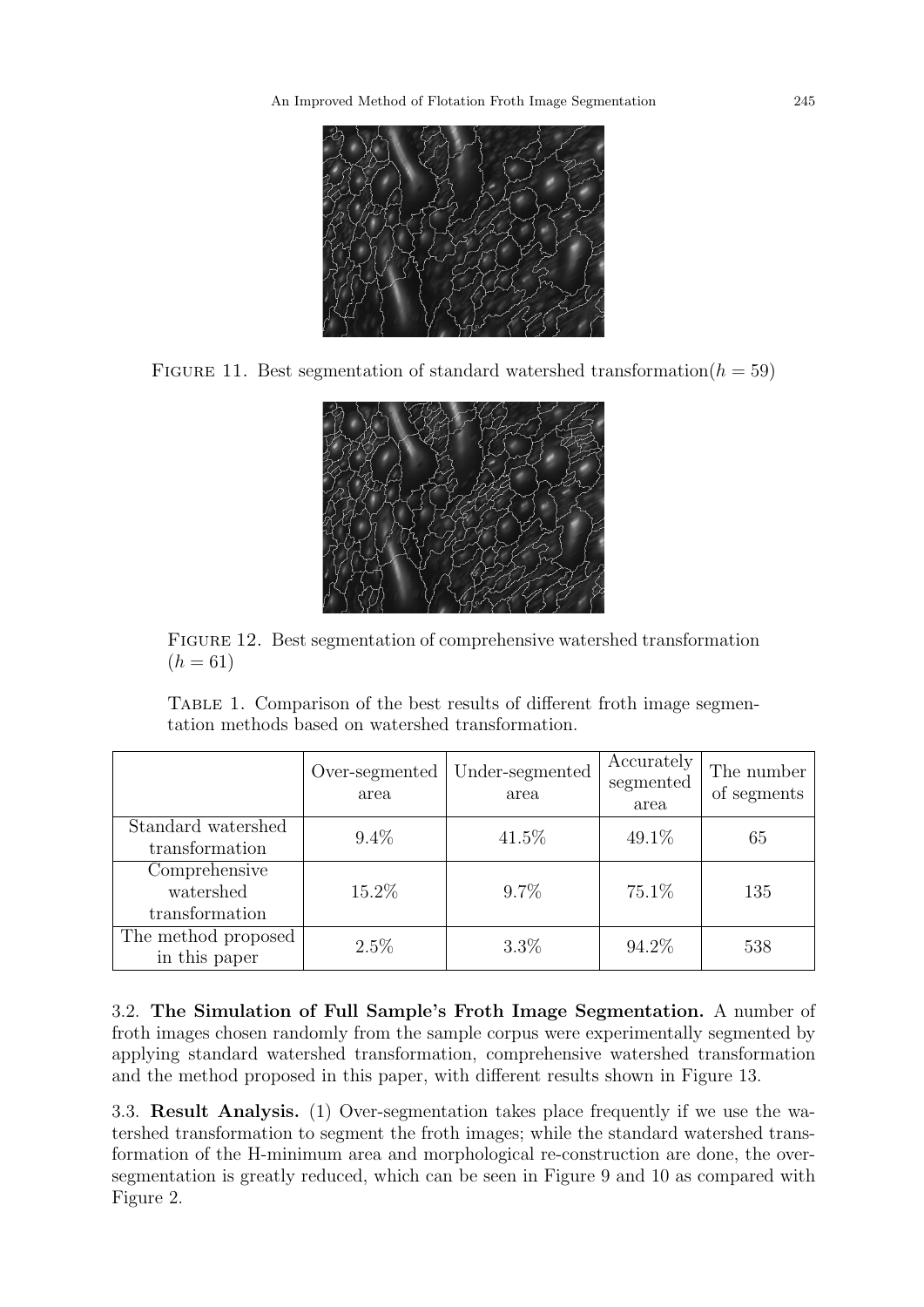

FIGURE 13. Comparison of the accuracy rate of froth image segmentation methods based on watershed transformation.

(2) The size of bubbles is closely related to the segmenting threshold: large bubbles can be more accurately segmented when the threshold is relatively high, while the small bubbles are more accurately segmented when the threshold is relatively low. Therefore, we can't accurately segment the complex froth images with distinctive-sized bubbles at a single threshold. When we conduct a H-minimum area transformation of the froth images, it might remove the weak edge due to the highly set threshold, causing undersegmentation. Figure 9 and 10 show that the segmenting results are especially sensitive to the threshold, meaning over-segmentation at a low threshold and under-segmentation at a high threshold.

(3) As compared with the standard watershed transformation, the comprehensive watershed transformation further improves the segmenting effect. It enhances the recognition value of the froths through high-low-hat transformation, thus reducing the possibility of under-segmentation, improving especially the segmenting effect of small froths. At the same time, the dividing errors are greatly reduced through the application of marker re-shaping technology, thus reducing the possibility of under-segmentation, greatly improving the edge-segmenting effect of large froths. Comparing Figure 11 and 12, we can see that the under-segmentation is greatly reduced in the small-bubbled areas because of the slight increase of over-segmentation thanks to the comprehensive watershed transformation in the large-bubbled areas.

(4) The method proposed in this paper uses different thresholds to search the catchment basin marker in different grey spaces, and solves the problem of un-matching of differentsized froths at a single threshold, so as to achieve a satisfactory effect. Figure 13 shows that the average accuracy rate of the froth image segmentation based on proposed method is 80.68%, which is higher than the comprehensive watershed transformation(69.50%) and the standard watershed transformation(53.84%). When carrying out an edge segmentation of the froth images mixed with different-sized bubbles, the method proposed in this paper is apparently more effective than the traditional methods.

Conclusion. The key to determining the effect of watershed transformation is to accurately mark the catchment basin, while the key to marking catchment basins is to set a proper threshold of the H-minimum area. The improved froth image segmentation method based on watershed transformation is to determine the large froth catchment